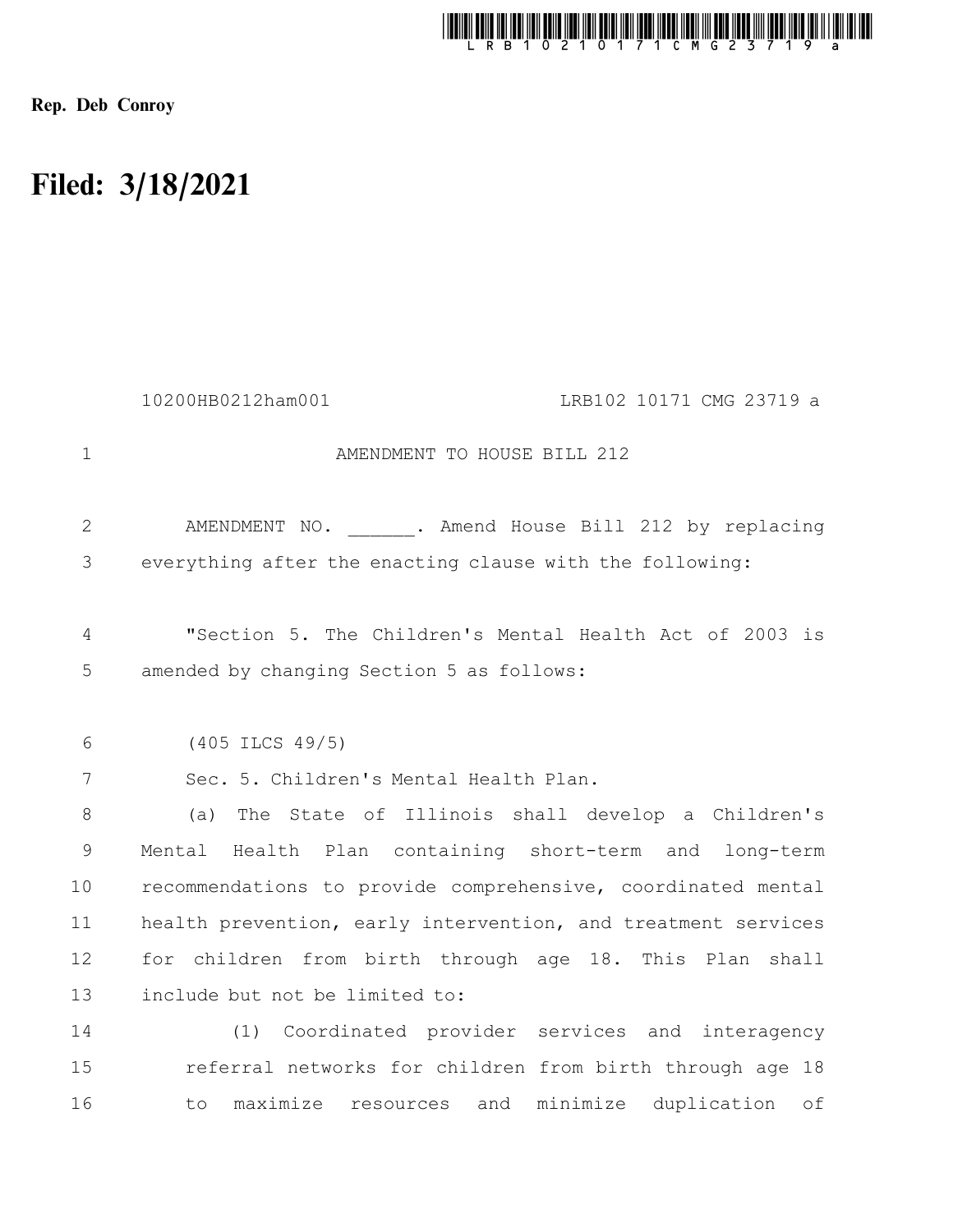services. 1

(2) Guidelines for incorporating social and emotional development into school learning standards and educational programs, pursuant to Section 15 of this Act. 2 3 4

(3) Protocols for implementing screening and assessment of children prior to any admission to an inpatient hospital for psychiatric services, pursuant to subsection (a) of Section 5-5.23 of the Illinois Public Aid Code. 5 6 7 8 9

(4) Recommendations regarding a State budget for children's mental health prevention, early intervention, and treatment across all State agencies. 10 11 12

(5) Recommendations for State and local mechanisms for integrating federal, State, and local funding sources for children's mental health. 13 14 15

(6) Recommendations for building a qualified and adequately trained workforce prepared to provide mental health services for children from birth through age 18 and their families. 16 17 18 19

(7) Recommendations for facilitating research on best practices and model programs, and dissemination of this information to Illinois policymakers, practitioners, and the general public through training, technical assistance, and educational materials. 20 21 22 23 24

(8) Recommendations for a comprehensive, multi-faceted public awareness campaign to reduce the stigma of mental 25 26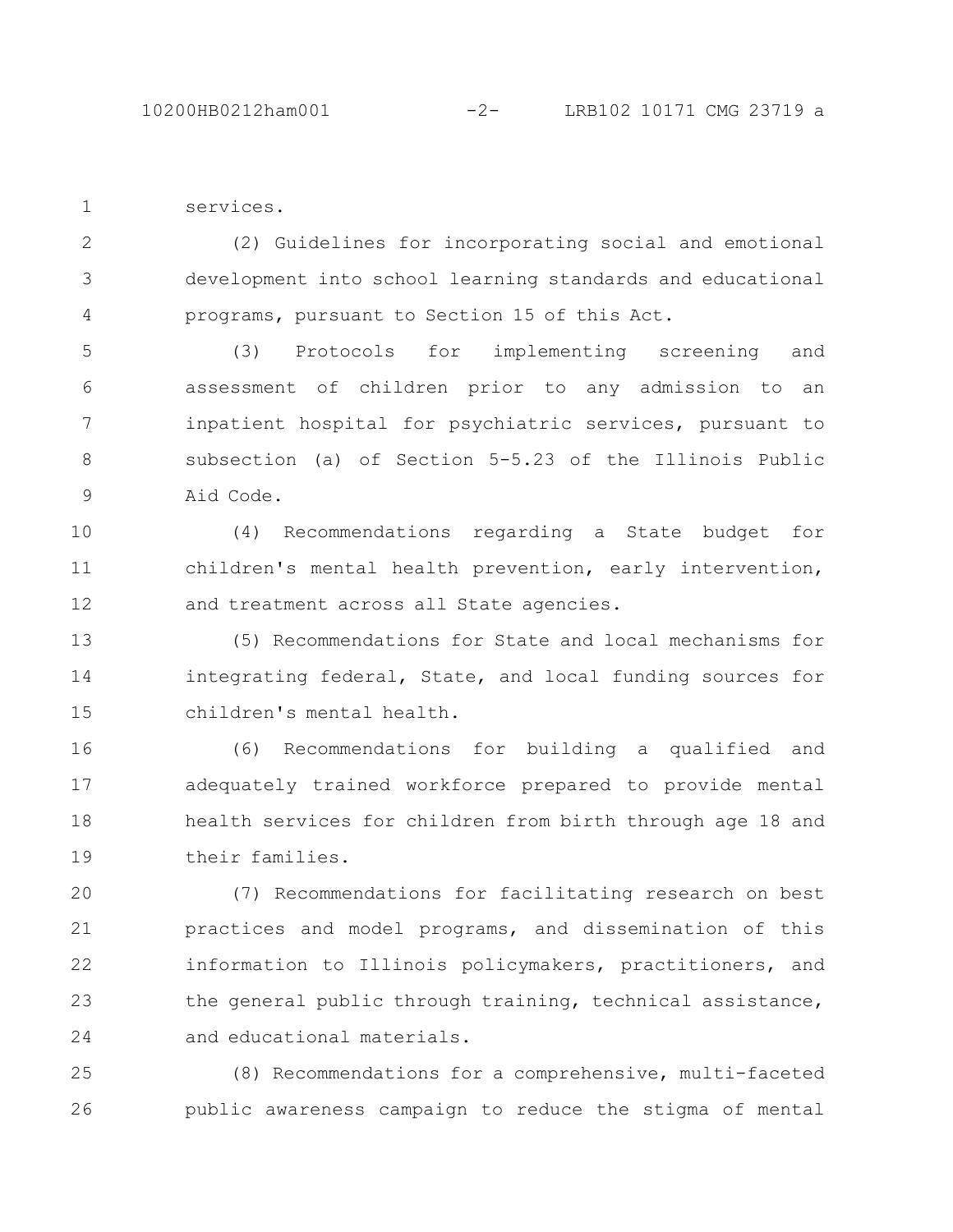10200HB0212ham001 -3- LRB102 10171 CMG 23719 a

illness and educate families, the general public, and other key audiences about the benefits of children's social and emotional development, and how to access services. 1 2 3 4

(9) Recommendations for creating a quality-driven children's mental health system with shared accountability among key State agencies and programs that conducts ongoing needs assessments, uses outcome indicators and benchmarks to measure progress, and implements quality data tracking and reporting systems. 5 6 7 8 9 10

(10) Recommendations for ensuring all Illinois youth receive mental health education and have access to mental health care in the school setting. In developing these recommendations, the Children's Mental Health Partnership created under subsection (b) shall consult with the State Board of Education, education practitioners, including, but not limited to, administrators, regional superintendents of schools, teachers, and school support personnel, health care professionals, including mental health professionals and child health leaders, disability advocates, and other representatives as necessary to ensure the interests of all students are represented. 11 12 13 14 15 16 17 18 19 20 21 22

(b) The Children's Mental Health Partnership (hereafter referred to as "the Partnership") is created. The Partnership shall have the responsibility of developing and monitoring the implementation of the Children's Mental Health Plan as 23 24 25 26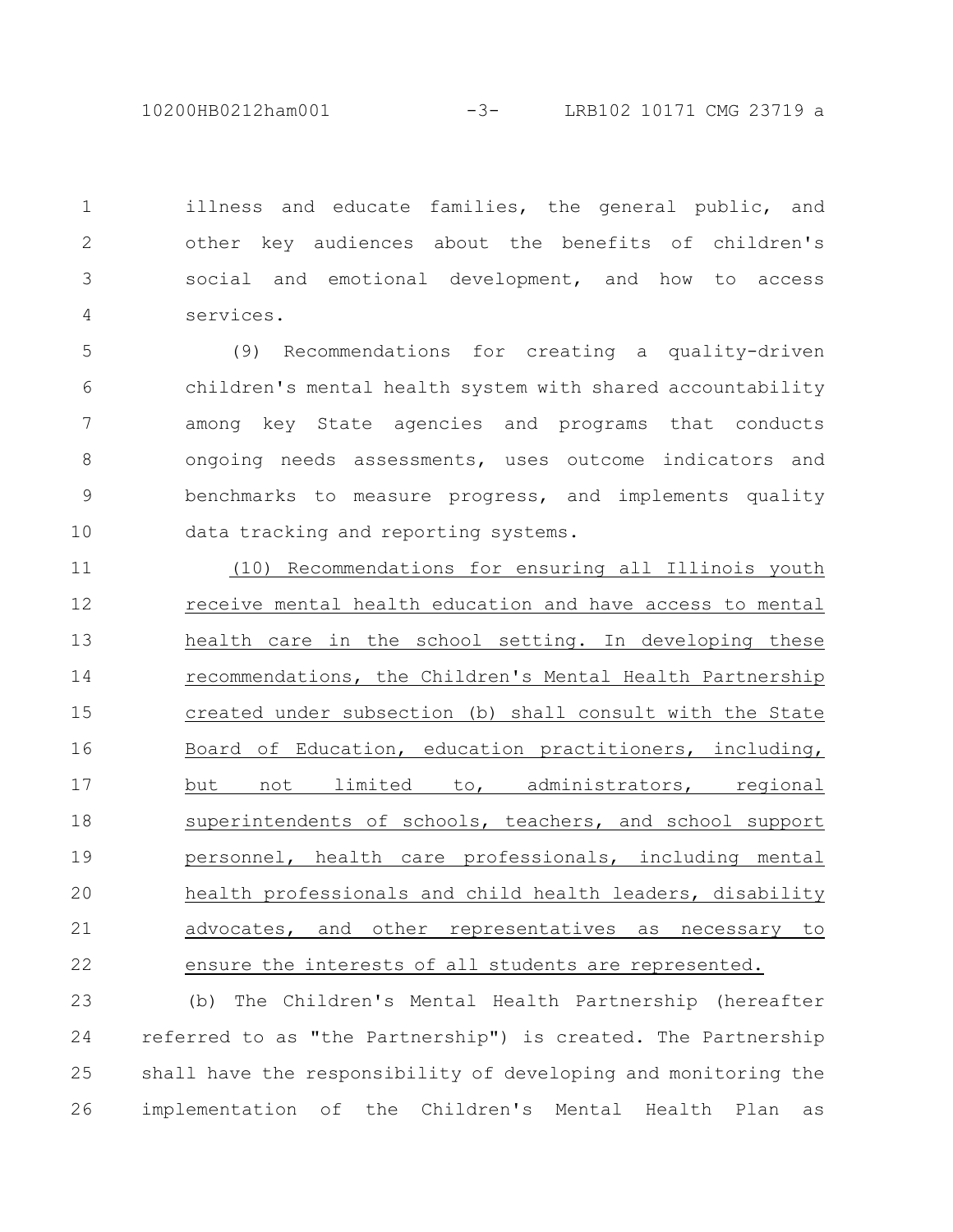10200HB0212ham001 -4- LRB102 10171 CMG 23719 a

approved by the Governor. The Children's Mental Health Partnership shall be comprised of: the Secretary of Human Services or his or her designee; the State Superintendent of Education or his or her designee; the directors of the departments of Children and Family Services, Healthcare and Family Services, Public Health, and Juvenile Justice, or their designees; the head of the Illinois Violence Prevention Authority, or his or her designee; the Attorney General or his or her designee; up to 25 representatives of community mental health authorities and statewide mental health, children and family advocacy, early childhood, education, health, substance abuse, violence prevention, and juvenile justice organizations or associations, to be appointed by the Governor; and 2 members of each caucus of the House of Representatives and Senate appointed by the Speaker of the House of Representatives and the President of the Senate, respectively. The Governor shall appoint the Partnership Chair and shall designate a Governor's staff liaison to work with the Partnership. 1 2 3 4 5 6 7 8 9 10 11 12 13 14 15 16 17 18 19

(c) The Partnership shall submit a Preliminary Plan to the Governor on September 30, 2004 and shall submit the Final Plan on June 30, 2005. Thereafter, on September 30 of each year, the Partnership shall submit an annual report to the Governor on the progress of Plan implementation and recommendations for revisions in the Plan. The Final Plan and annual reports submitted in subsequent years shall include estimates of 20 21 22 23 24 25 26